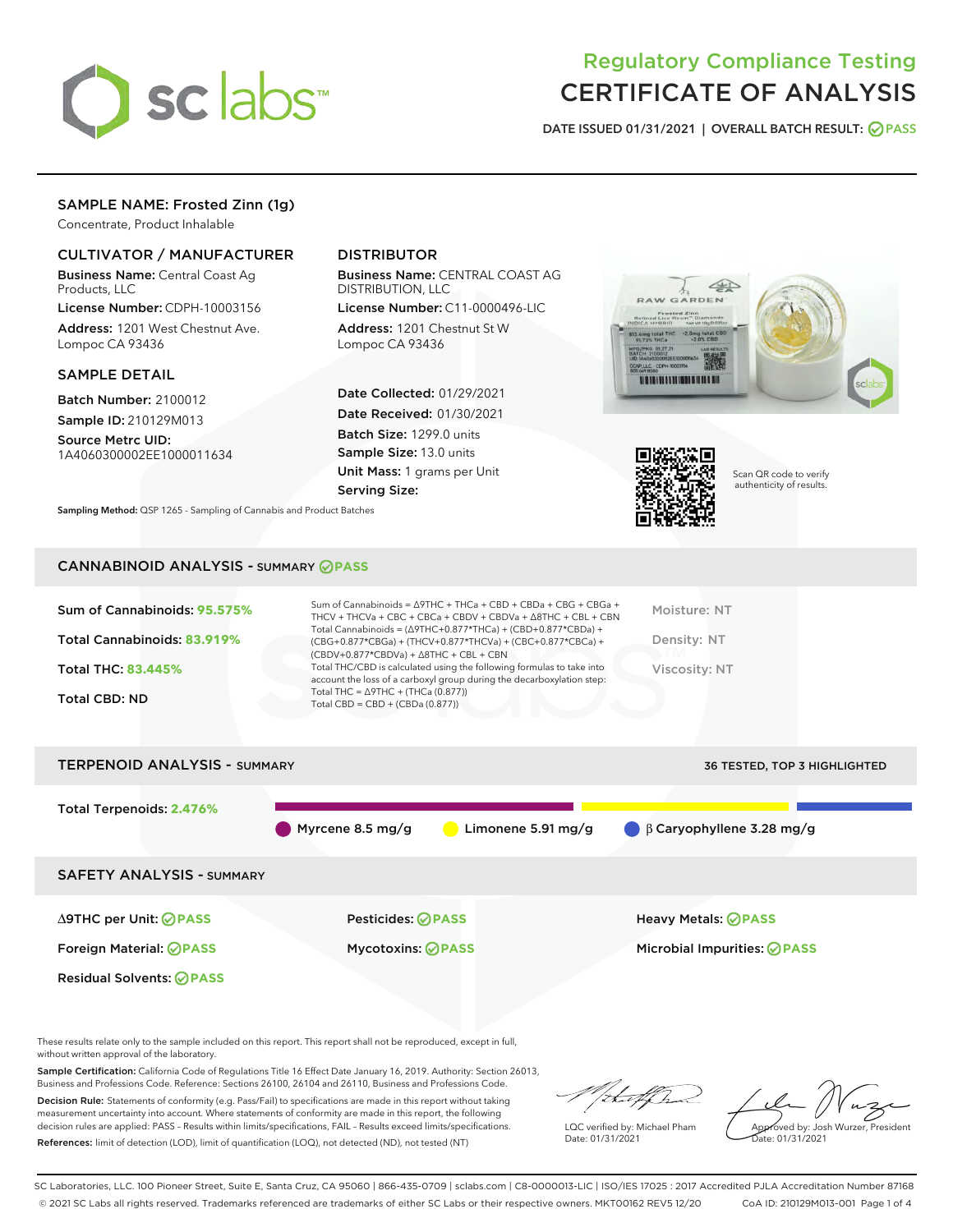



FROSTED ZINN (1G) | DATE ISSUED 01/31/2021 | OVERALL BATCH RESULT: @ PASS

### CANNABINOID TEST RESULTS - 01/31/2021 2 PASS

Tested by high-performance liquid chromatography with diode-array detection (HPLC-DAD). **Method:** QSP 1157 - Analysis of Cannabinoids by HPLC-DAD

| <b>TOTAL CANNABINOIDS: 83.919%</b>             |
|------------------------------------------------|
| Total Cannabinoids (Total THC) + (Total CBD) + |
| (Total CBG) + (Total THCV) + (Total CBC) +     |

(Total CBG) + (Total THCV) + (Total CBC) + (Total CBDV) + ∆8THC + CBL + CBN

TOTAL THC: **83.445%** Total THC (∆9THC+0.877\*THCa)

TOTAL CBD: ND

Total CBD (CBD+0.877\*CBDa)

Total CBG (CBG+0.877\*CBGa) TOTAL THCV: 0.303% Total THCV (THCV+0.877\*THCVa)

TOTAL CBG: 0.09%

TOTAL CBC: 0.081% Total CBC (CBC+0.877\*CBCa)

TOTAL CBDV: ND Total CBDV (CBDV+0.877\*CBDVa)

| <b>COMPOUND</b>  | LOD/LOQ<br>(mg/g)          | <b>MEASUREMENT</b><br><b>UNCERTAINTY</b><br>(mg/g) | <b>RESULT</b><br>(mg/g) | <b>RESULT</b><br>(%) |
|------------------|----------------------------|----------------------------------------------------|-------------------------|----------------------|
| <b>THCa</b>      | 0.05/0.14                  | ±24.221                                            | 942.44                  | 94.244               |
| Δ9THC            | 0.06 / 0.26                | ±0.273                                             | 7.93                    | 0.793                |
| <b>THCVa</b>     | 0.07 / 0.20                | ±0.165                                             | 3.46                    | 0.346                |
| <b>CBGa</b>      | 0.1/0.2                    | ±0.05                                              | 1.0                     | 0.10                 |
| <b>CBCa</b>      | 0.07/0.28                  | ±0.045                                             | 0.92                    | 0.092                |
| $\triangle$ 8THC | 0.1 / 0.4                  | N/A                                                | <b>ND</b>               | <b>ND</b>            |
| <b>THCV</b>      | 0.1/0.2                    | N/A                                                | <b>ND</b>               | <b>ND</b>            |
| <b>CBD</b>       | 0.07/0.29                  | N/A                                                | <b>ND</b>               | <b>ND</b>            |
| <b>CBDa</b>      | 0.02/0.19                  | N/A                                                | <b>ND</b>               | <b>ND</b>            |
| <b>CBDV</b>      | 0.04 / 0.15                | N/A                                                | <b>ND</b>               | <b>ND</b>            |
| <b>CBDVa</b>     | 0.03/0.53                  | N/A                                                | <b>ND</b>               | <b>ND</b>            |
| <b>CBG</b>       | 0.06/0.19                  | N/A                                                | <b>ND</b>               | <b>ND</b>            |
| <b>CBL</b>       | 0.06 / 0.24                | N/A                                                | <b>ND</b>               | <b>ND</b>            |
| <b>CBN</b>       | 0.1/0.3                    | N/A                                                | <b>ND</b>               | <b>ND</b>            |
| <b>CBC</b>       | 0.2 / 0.5                  | N/A                                                | <b>ND</b>               | <b>ND</b>            |
|                  | <b>SUM OF CANNABINOIDS</b> |                                                    | 955.75 mg/g             | 95.575%              |

#### **UNIT MASS: 1 grams per Unit**

| ∆9THC per Unit                                                                            | 1120 per-package limit | 7.93 mg/unit<br><b>PASS</b> |  |  |  |
|-------------------------------------------------------------------------------------------|------------------------|-----------------------------|--|--|--|
| <b>Total THC per Unit</b>                                                                 |                        | 834.45 mg/unit              |  |  |  |
| <b>CBD per Unit</b>                                                                       |                        | <b>ND</b>                   |  |  |  |
| <b>Total CBD per Unit</b>                                                                 |                        | <b>ND</b>                   |  |  |  |
| Sum of Cannabinoids<br>per Unit                                                           |                        | 955.75 mg/unit              |  |  |  |
| <b>Total Cannabinoids</b><br>per Unit                                                     |                        | 839.19 mg/unit              |  |  |  |
| <b>MOISTURE TEST RESULT</b><br><b>DENSITY TEST RESULT</b><br><b>VISCOSITY TEST RESULT</b> |                        |                             |  |  |  |

Not Tested

Not Tested

Not Tested

#### TERPENOID TEST RESULTS - 01/31/2021

Terpene analysis utilizing gas chromatography-flame ionization detection (GC-FID). Terpenes are the aromatic compounds that endow cannabis with their unique scent and effect. Following are the primary terpenes detected. **Method:** QSP 1192 - Analysis of Terpenoids by GC-FID

| <b>COMPOUND</b>         | LOD/LOQ<br>(mg/g) | <b>MEASUREMENT</b><br><b>UNCERTAINTY</b><br>(mg/g) | <b>RESULT</b><br>(mg/g)                         | <b>RESULT</b><br>$(\%)$ |
|-------------------------|-------------------|----------------------------------------------------|-------------------------------------------------|-------------------------|
| <b>Myrcene</b>          | 0.1 / 0.2         | ±0.69                                              | 8.5                                             | 0.85                    |
| Limonene                | 0.04 / 0.12       | ±0.217                                             | 5.91                                            | 0.591                   |
| $\beta$ Caryophyllene   | 0.04 / 0.11       | ±0.155                                             | 3.28                                            | 0.328                   |
| Linalool                | 0.04 / 0.1        | ±0.10                                              | 1.9                                             | 0.19                    |
| $\beta$ Pinene          | 0.1 / 0.2         | ±0.08                                              | 1.0                                             | 0.10                    |
| $\alpha$ Humulene       | 0.03 / 0.08       | ±0.029                                             | 0.91                                            | 0.091                   |
| Terpinolene             | 0.04 / 0.1        | ±0.06                                              | 0.9                                             | 0.09                    |
| $\alpha$ Pinene         | 0.04 / 0.13       | ±0.056                                             | 0.86                                            | 0.086                   |
| Ocimene                 | 0.05 / 0.1        | ±0.06                                              | 0.5                                             | 0.05                    |
| Fenchol                 | 0.1 / 0.2         | ±0.03                                              | 0.5                                             | 0.05                    |
| Terpineol               | 0.03 / 0.1        | ±0.05                                              | 0.5                                             | 0.05                    |
| <b>Borneol</b>          | 0.1 / 0.3         | N/A                                                | <loq< td=""><td><loq< td=""></loq<></td></loq<> | <loq< td=""></loq<>     |
| Nerolidol               | 0.03 / 0.09       | N/A                                                | <loq< td=""><td><loq< td=""></loq<></td></loq<> | <loq< td=""></loq<>     |
| Guaiol                  | 0.04 / 0.13       | N/A                                                | <loq< td=""><td><loq< td=""></loq<></td></loq<> | <loq< td=""></loq<>     |
| $\alpha$ Bisabolol      | 0.1 / 0.2         | N/A                                                | <loq< td=""><td><loq< td=""></loq<></td></loq<> | <loq< td=""></loq<>     |
| Camphene                | 0.1 / 0.2         | N/A                                                | <b>ND</b>                                       | <b>ND</b>               |
| Sabinene                | 0.1 / 0.2         | N/A                                                | <b>ND</b>                                       | <b>ND</b>               |
| $\alpha$ Phellandrene   | 0.1 / 0.2         | N/A                                                | <b>ND</b>                                       | <b>ND</b>               |
| 3 Carene                | 0.1 / 0.2         | N/A                                                | ND                                              | <b>ND</b>               |
| $\alpha$ Terpinene      | 0.1 / 0.2         | N/A                                                | <b>ND</b>                                       | <b>ND</b>               |
| Eucalyptol              | 0.1 / 0.2         | N/A                                                | <b>ND</b>                                       | <b>ND</b>               |
| $\gamma$ Terpinene      | 0.1 / 0.2         | N/A                                                | <b>ND</b>                                       | <b>ND</b>               |
| Sabinene Hydrate        | 0.1 / 0.2         | N/A                                                | <b>ND</b>                                       | <b>ND</b>               |
| Fenchone                | 0.1 / 0.2         | N/A                                                | <b>ND</b>                                       | <b>ND</b>               |
| (-)-Isopulegol          | 0.03 / 0.08       | N/A                                                | ND                                              | <b>ND</b>               |
| Camphor                 | 0.1 / 0.3         | N/A                                                | <b>ND</b>                                       | <b>ND</b>               |
| Isoborneol              | 0.1 / 0.2         | N/A                                                | ND                                              | <b>ND</b>               |
| Menthol                 | 0.04 / 0.1        | N/A                                                | ND                                              | <b>ND</b>               |
| Nerol                   | 0.05 / 0.1        | N/A                                                | <b>ND</b>                                       | <b>ND</b>               |
| R-(+)-Pulegone          | 0.04 / 0.1        | N/A                                                | ND                                              | <b>ND</b>               |
| Geraniol                | 0.04 / 0.11       | N/A                                                | ND                                              | ND                      |
| <b>Geranyl Acetate</b>  | 0.03 / 0.10       | N/A                                                | ND                                              | <b>ND</b>               |
| $\alpha$ Cedrene        | 0.03 / 0.10       | N/A                                                | ND                                              | ND                      |
| Valencene               | 0.02 / 0.06       | N/A                                                | ND                                              | ND                      |
| Caryophyllene<br>Oxide  | 0.1 / 0.2         | N/A                                                | ND                                              | <b>ND</b>               |
| Cedrol                  | 0.1 / 0.2         | N/A                                                | ND                                              | ND                      |
| <b>TOTAL TERPENOIDS</b> |                   |                                                    | 24.76 mg/g                                      | 2.476%                  |

SC Laboratories, LLC. 100 Pioneer Street, Suite E, Santa Cruz, CA 95060 | 866-435-0709 | sclabs.com | C8-0000013-LIC | ISO/IES 17025 : 2017 Accredited PJLA Accreditation Number 87168 © 2021 SC Labs all rights reserved. Trademarks referenced are trademarks of either SC Labs or their respective owners. MKT00162 REV5 12/20 CoA ID: 210129M013-001 Page 2 of 4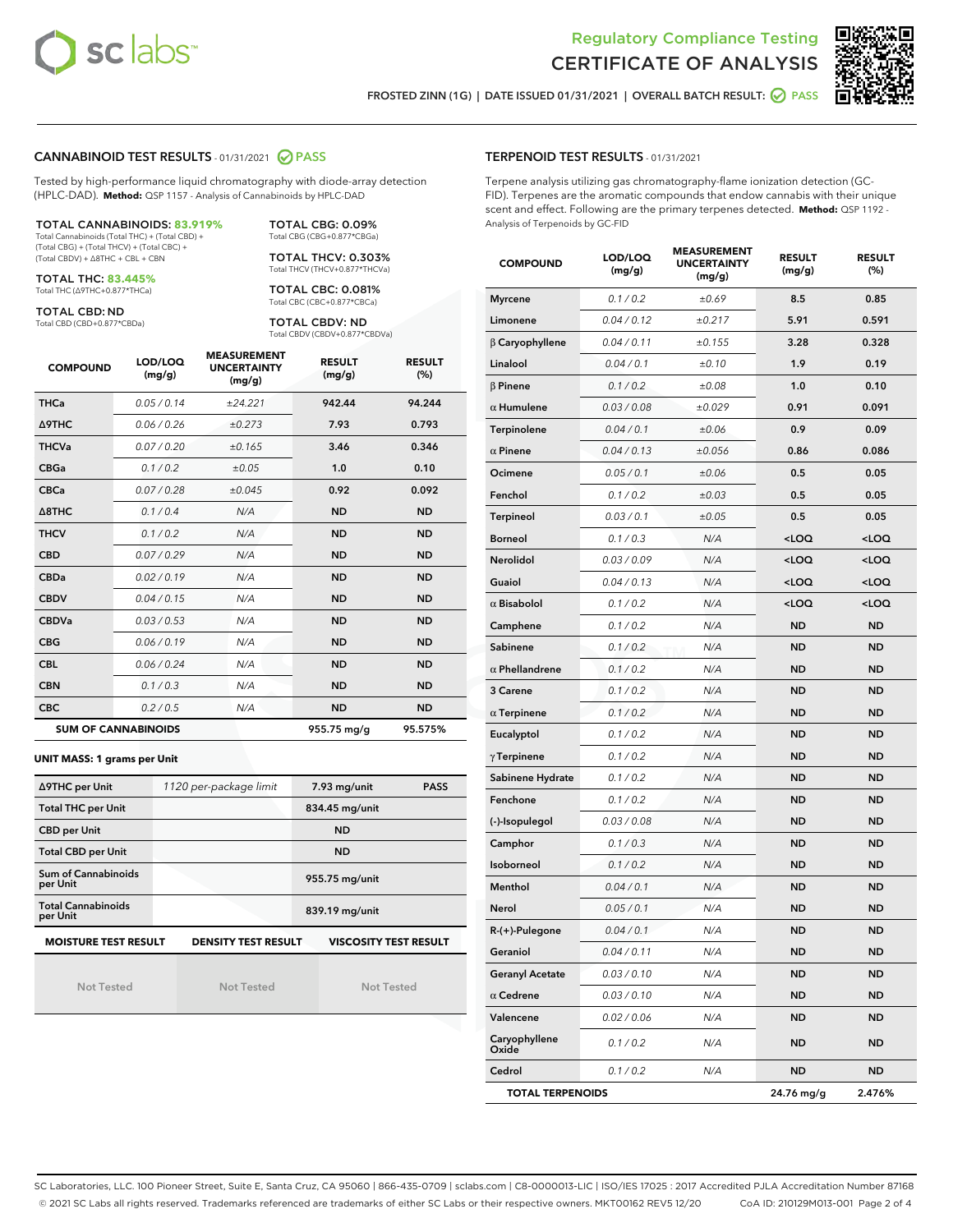



FROSTED ZINN (1G) | DATE ISSUED 01/31/2021 | OVERALL BATCH RESULT:  $\bigcirc$  PASS

## CATEGORY 1 PESTICIDE TEST RESULTS - 01/31/2021 2 PASS

Pesticide and plant growth regulator analysis utilizing high-performance liquid chromatography-mass spectrometry (HPLC-MS) or gas chromatography-mass spectrometry (GC-MS). \*GC-MS utilized where indicated. **Method:** QSP 1212 - Analysis of Pesticides and Mycotoxins by LC-MS or QSP 1213 - Analysis of Pesticides by GC-MS

| <b>COMPOUND</b>             | LOD/LOQ<br>$(\mu g/g)$ | <b>ACTION</b><br><b>LIMIT</b><br>$(\mu g/g)$ | <b>MEASUREMENT</b><br><b>UNCERTAINTY</b><br>$(\mu g/g)$ | <b>RESULT</b><br>$(\mu g/g)$ | <b>RESULT</b> |
|-----------------------------|------------------------|----------------------------------------------|---------------------------------------------------------|------------------------------|---------------|
| Aldicarb                    | 0.03 / 0.08            | $\ge$ LOD                                    | N/A                                                     | <b>ND</b>                    | <b>PASS</b>   |
| Carbofuran                  | 0.02/0.05              | $>$ LOD                                      | N/A                                                     | <b>ND</b>                    | <b>PASS</b>   |
| Chlordane*                  | 0.03 / 0.08            | $\ge$ LOD                                    | N/A                                                     | <b>ND</b>                    | <b>PASS</b>   |
| Chlorfenapyr*               | 0.03/0.10              | $\ge$ LOD                                    | N/A                                                     | <b>ND</b>                    | <b>PASS</b>   |
| Chlorpyrifos                | 0.02 / 0.06            | $\ge$ LOD                                    | N/A                                                     | <b>ND</b>                    | <b>PASS</b>   |
| Coumaphos                   | 0.02 / 0.07            | $\ge$ LOD                                    | N/A                                                     | <b>ND</b>                    | <b>PASS</b>   |
| <b>Daminozide</b>           | 0.02 / 0.07            | $\ge$ LOD                                    | N/A                                                     | <b>ND</b>                    | <b>PASS</b>   |
| <b>DDVP</b><br>(Dichlorvos) | 0.03/0.09              | $\ge$ LOD                                    | N/A                                                     | <b>ND</b>                    | <b>PASS</b>   |
| <b>Dimethoate</b>           | 0.03 / 0.08            | $\ge$ LOD                                    | N/A                                                     | <b>ND</b>                    | <b>PASS</b>   |
| Ethoprop(hos)               | 0.03/0.10              | $\ge$ LOD                                    | N/A                                                     | <b>ND</b>                    | <b>PASS</b>   |
| Etofenprox                  | 0.02 / 0.06            | $\ge$ LOD                                    | N/A                                                     | <b>ND</b>                    | <b>PASS</b>   |
| Fenoxycarb                  | 0.03/0.08              | $\ge$ LOD                                    | N/A                                                     | <b>ND</b>                    | <b>PASS</b>   |
| Fipronil                    | 0.03/0.08              | $\ge$ LOD                                    | N/A                                                     | <b>ND</b>                    | <b>PASS</b>   |
| Imazalil                    | 0.02 / 0.06            | $\ge$ LOD                                    | N/A                                                     | <b>ND</b>                    | <b>PASS</b>   |
| Methiocarb                  | 0.02 / 0.07            | $\ge$ LOD                                    | N/A                                                     | <b>ND</b>                    | <b>PASS</b>   |
| Methyl<br>parathion         | 0.03/0.10              | $\ge$ LOD                                    | N/A                                                     | <b>ND</b>                    | <b>PASS</b>   |
| <b>Mevinphos</b>            | 0.03/0.09              | $>$ LOD                                      | N/A                                                     | <b>ND</b>                    | <b>PASS</b>   |
| Paclobutrazol               | 0.02 / 0.05            | $\ge$ LOD                                    | N/A                                                     | <b>ND</b>                    | <b>PASS</b>   |
| Propoxur                    | 0.03/0.09              | $>$ LOD                                      | N/A                                                     | <b>ND</b>                    | <b>PASS</b>   |
| Spiroxamine                 | 0.03 / 0.08            | $\ge$ LOD                                    | N/A                                                     | <b>ND</b>                    | <b>PASS</b>   |
| Thiacloprid                 | 0.03/0.10              | $\ge$ LOD                                    | N/A                                                     | <b>ND</b>                    | <b>PASS</b>   |

### CATEGORY 2 PESTICIDE TEST RESULTS - 01/31/2021 @ PASS

| <b>COMPOUND</b>   | LOD/LOQ<br>$(\mu g/g)$ | <b>ACTION</b><br><b>LIMIT</b><br>$(\mu g/g)$ | <b>MEASUREMENT</b><br><b>UNCERTAINTY</b><br>$(\mu g/g)$ | <b>RESULT</b><br>$(\mu g/g)$ | <b>RESULT</b> |
|-------------------|------------------------|----------------------------------------------|---------------------------------------------------------|------------------------------|---------------|
| Abamectin         | 0.03/0.10              | 0.1                                          | N/A                                                     | <b>ND</b>                    | <b>PASS</b>   |
| Acephate          | 0.02/0.07              | 0.1                                          | N/A                                                     | <b>ND</b>                    | <b>PASS</b>   |
| Acequinocyl       | 0.02/0.07              | 0.1                                          | N/A                                                     | <b>ND</b>                    | <b>PASS</b>   |
| Acetamiprid       | 0.02/0.05              | 0.1                                          | N/A                                                     | <b>ND</b>                    | <b>PASS</b>   |
| Azoxystrobin      | 0.02/0.07              | 0.1                                          | N/A                                                     | <b>ND</b>                    | <b>PASS</b>   |
| <b>Bifenazate</b> | 0.01/0.04              | 0.1                                          | N/A                                                     | <b>ND</b>                    | <b>PASS</b>   |
| <b>Bifenthrin</b> | 0.02/0.05              | 3                                            | N/A                                                     | <b>ND</b>                    | <b>PASS</b>   |
| <b>Boscalid</b>   | 0.03/0.09              | 0.1                                          | N/A                                                     | <b>ND</b>                    | <b>PASS</b>   |

| <b>CATEGORY 2 PESTICIDE TEST RESULTS</b> - 01/31/2021 continued |
|-----------------------------------------------------------------|
|-----------------------------------------------------------------|

| <b>COMPOUND</b>               | <b>LOD/LOQ</b><br>$(\mu g/g)$ | <b>ACTION</b><br><b>LIMIT</b><br>$(\mu g/g)$ | <b>MEASUREMENT</b><br><b>UNCERTAINTY</b><br>(µg/g) | <b>RESULT</b><br>(µg/g) | <b>RESULT</b> |
|-------------------------------|-------------------------------|----------------------------------------------|----------------------------------------------------|-------------------------|---------------|
| Captan                        | 0.19/0.57                     | 0.7                                          | N/A                                                | <b>ND</b>               | <b>PASS</b>   |
| Carbaryl                      | 0.02 / 0.06                   | 0.5                                          | N/A                                                | ND                      | <b>PASS</b>   |
| Chlorantranilip-<br>role      | 0.04 / 0.12                   | 10                                           | N/A                                                | ND                      | <b>PASS</b>   |
| Clofentezine                  | 0.03/0.09                     | 0.1                                          | N/A                                                | ND                      | <b>PASS</b>   |
| Cyfluthrin                    | 0.12 / 0.38                   | 2                                            | N/A                                                | ND                      | <b>PASS</b>   |
| Cypermethrin                  | 0.11/0.32                     | 1                                            | N/A                                                | ND                      | <b>PASS</b>   |
| <b>Diazinon</b>               | 0.02 / 0.05                   | 0.1                                          | N/A                                                | ND                      | PASS          |
| Dimethomorph                  | 0.03 / 0.09                   | 2                                            | N/A                                                | ND                      | <b>PASS</b>   |
| Etoxazole                     | 0.02 / 0.06                   | 0.1                                          | N/A                                                | ND                      | <b>PASS</b>   |
| Fenhexamid                    | 0.03 / 0.09                   | 0.1                                          | N/A                                                | ND                      | <b>PASS</b>   |
| Fenpyroximate                 | 0.02 / 0.06                   | 0.1                                          | N/A                                                | ND                      | <b>PASS</b>   |
| Flonicamid                    | 0.03 / 0.10                   | 0.1                                          | N/A                                                | ND                      | <b>PASS</b>   |
| Fludioxonil                   | 0.03/0.10                     | 0.1                                          | N/A                                                | ND                      | PASS          |
| Hexythiazox                   | 0.02 / 0.07                   | 0.1                                          | N/A                                                | ND                      | <b>PASS</b>   |
| Imidacloprid                  | 0.04 / 0.11                   | 5                                            | N/A                                                | ND                      | <b>PASS</b>   |
| Kresoxim-methyl               | 0.02 / 0.07                   | 0.1                                          | N/A                                                | ND                      | <b>PASS</b>   |
| <b>Malathion</b>              | 0.03 / 0.09                   | 0.5                                          | N/A                                                | ND                      | <b>PASS</b>   |
| Metalaxyl                     | 0.02 / 0.07                   | 2                                            | N/A                                                | ND                      | <b>PASS</b>   |
| Methomyl                      | 0.03 / 0.10                   | 1                                            | N/A                                                | ND                      | PASS          |
| Myclobutanil                  | 0.03 / 0.09                   | 0.1                                          | N/A                                                | ND                      | <b>PASS</b>   |
| Naled                         | 0.02 / 0.07                   | 0.1                                          | N/A                                                | ND                      | <b>PASS</b>   |
| Oxamyl                        | 0.04 / 0.11                   | 0.5                                          | N/A                                                | ND                      | PASS          |
| Pentachloronitro-<br>benzene* | 0.03 / 0.09                   | 0.1                                          | N/A                                                | ND                      | <b>PASS</b>   |
| Permethrin                    | 0.04 / 0.12                   | 0.5                                          | N/A                                                | ND                      | <b>PASS</b>   |
| Phosmet                       | 0.03/0.10                     | 0.1                                          | N/A                                                | ND                      | <b>PASS</b>   |
| Piperonylbu-<br>toxide        | 0.02 / 0.07                   | 3                                            | N/A                                                | ND                      | <b>PASS</b>   |
| Prallethrin                   | 0.03 / 0.08                   | 0.1                                          | N/A                                                | ND                      | <b>PASS</b>   |
| Propiconazole                 | 0.02 / 0.07                   | 0.1                                          | N/A                                                | ND                      | <b>PASS</b>   |
| Pyrethrins                    | 0.04 / 0.12                   | 0.5                                          | N/A                                                | ND                      | PASS          |
| Pyridaben                     | 0.02 / 0.07                   | 0.1                                          | N/A                                                | ND                      | PASS          |
| Spinetoram                    | 0.02 / 0.07                   | 0.1                                          | N/A                                                | ND                      | <b>PASS</b>   |
| Spinosad                      | 0.02 / 0.07                   | 0.1                                          | N/A                                                | ND                      | <b>PASS</b>   |
| Spiromesifen                  | 0.02 / 0.05                   | 0.1                                          | N/A                                                | ND                      | <b>PASS</b>   |
| Spirotetramat                 | 0.02 / 0.06                   | 0.1                                          | N/A                                                | ND                      | <b>PASS</b>   |
| Tebuconazole                  | 0.02 / 0.07                   | 0.1                                          | N/A                                                | ND                      | <b>PASS</b>   |
| Thiamethoxam                  | 0.03 / 0.10                   | 5                                            | N/A                                                | ND                      | <b>PASS</b>   |
| Trifloxystrobin               | 0.03 / 0.08                   | 0.1                                          | N/A                                                | ND                      | <b>PASS</b>   |